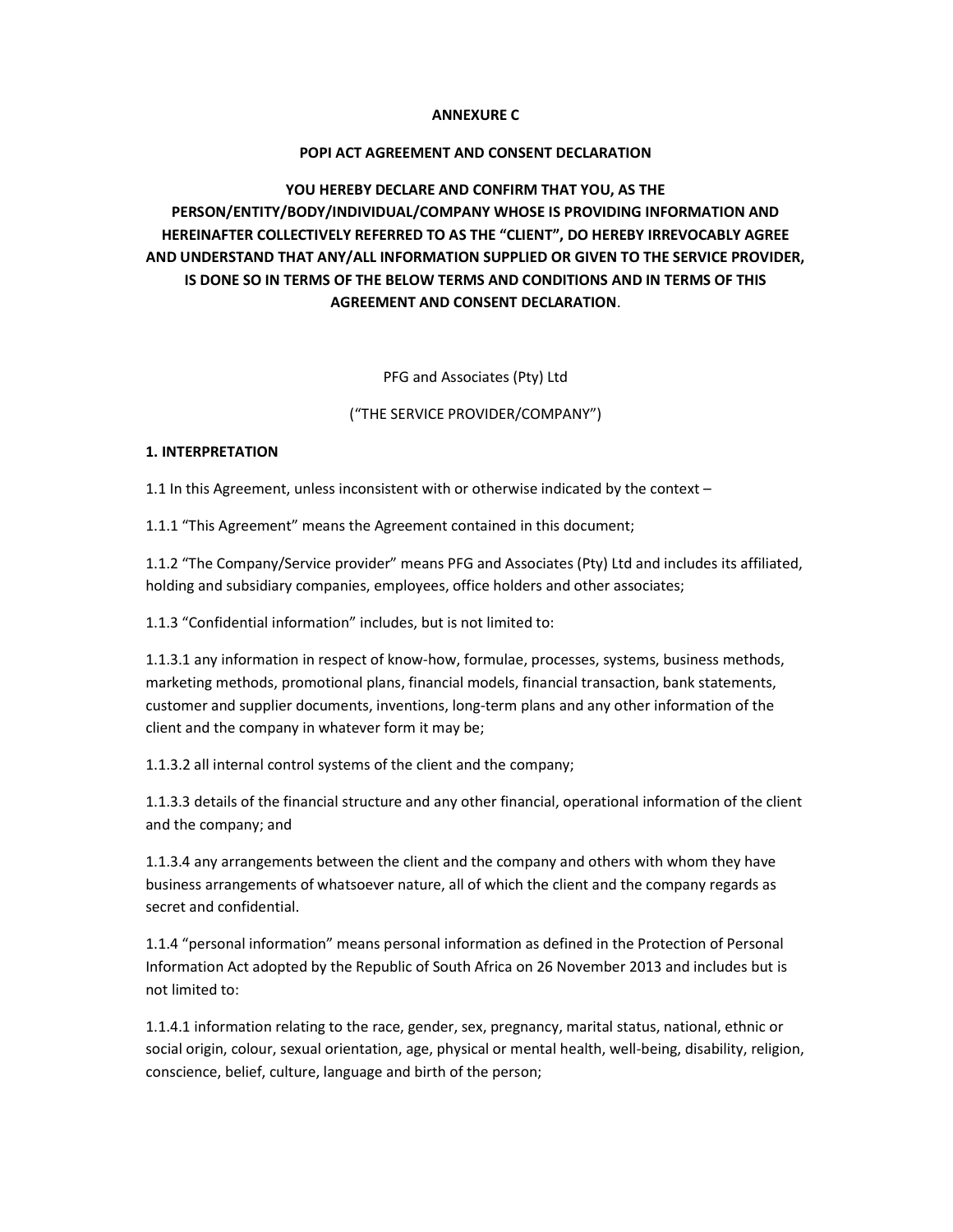1.1.4.2 information relating to the education or the medical, financial, criminal or employment history of the person;

1.1.4.3 any identifying number, symbol, e-mail address, physical address, telephone number, location information, online identifier or other particular assignment to the person;

1.1.4.4 the biometric information of the person;

1.1.4.5 the personal opinions, views or preferences of the person;

1.1.4.6 correspondence sent by the person that is implicitly or explicitly of a private or confidential nature or further correspondence that would reveal the contents of the original correspondence;

1.1.4.7 the views or opinions of another individual about the person; and

1.1.4.8 the name of the person if it appears with other personal information relating to the person or if the disclosure of the name itself would reveal information about the person.

1.1.5 "the effective date" means the date of signature of this Agreement';

1.1.6 "the parties" means the parties as described hereinabove;

1.1.7 "divulge" or "make use of" means to reveal, make known, disclose, divulge, make public, release, publicise, broadcast, communicate or correspond or any such other manners of divulging of any information.

1.1.8 ''processing'' means any operation or activity or any set of operations, whether or not by automatic means, concerning personal or any information, including but not limited to :

(a) the collection, receipt, recording, organisation, collation, storage, updating or modification, retrieval, alteration, consultation or use;

(b) dissemination by means of transmission, distribution or making available in any other form; or

(c) merging, linking, as well as restriction, degradation, erasure or destruction of information.

1.1.9 POPI" means the Protection of Personal Information Act adopted by the Republic of South Africa on 26 November 2013 and as amended from time to time.

# WHEREAS IT IS AGREED THAT

All parties agree that they will comply with POPI regulations and process all the information and/or personal data in respect of the services being rendered in accordance with the said regulation and only for the purpose of providing the Services set out in the agreement (whether such agreement is in writing or is deemed to be in operation (by way of Common Law) due to the provision of services by us and the acceptance of such services by the client) to provide services. The company (also called the service provider), all the parties to this agreement, the service provider's employees and the client's employees and any subsequent party/parties to this agreement acknowledge and confirm that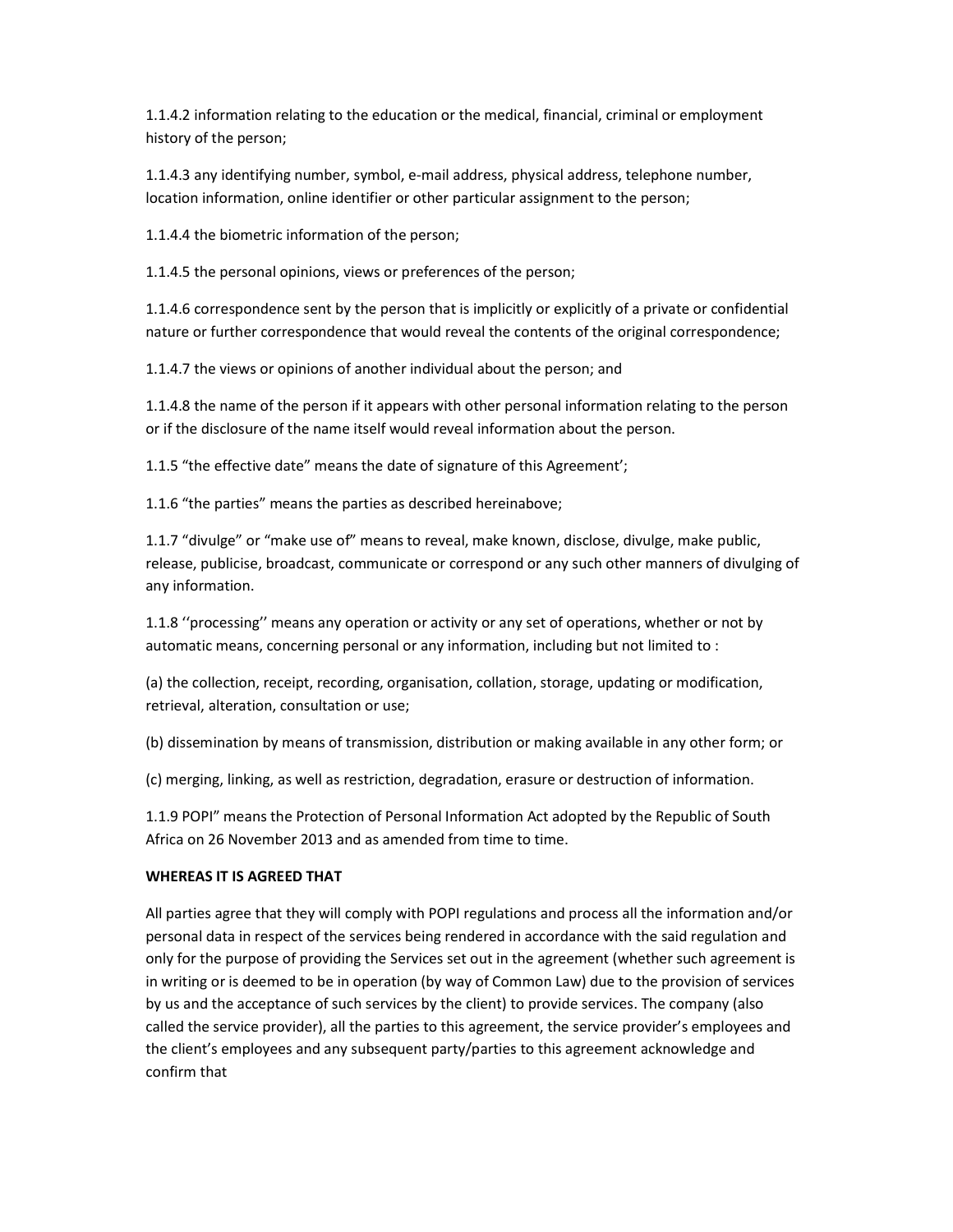One or more of the parties to this agreement, will possess and will continue to possess information that may be classified or maybe deemed as private, confidential or as personal information.

 Such information may be deemed as the private, confidential or as personal information in so far as it relates to any party to this agreement.

 Such information may also be deemed as or considered as private, confidential or as personal information of any third person who may be directly or indirectly associated with this agreement.

 Further it is acknowledged and agreed by all parties to this agreement, that such private, confidential or as personal information may have value and such information may or may not be in the public domain.

For purposes of rendering services on behalf of the client, the service provider and any party associated with this agreement and/or any subsequent or prior agreement that may have been/will be entered into, irrevocably agree that "confidential information" shall also include inter alia and shall mean inter alia:

(a) all information of any party which may or may not be marked "confidential," "restricted," "proprietary" or with a similar designation;

(b) where applicable, any and all data and business information;

(c) where applicable the parties may have access to data and personal and business information regarding clients, employees, third parties and the like including personal information as defined in POPI regulation; and

(d) trade secrets, confidential knowledge, know-how, technical information, data or other proprietary information relating to the client/service provider or any third party associated with this agreement and (including, without limitation, all products information, technical knowhow, software programs, computer processing systems and techniques employed or used by either party to this agreement and/or their affiliates.

By signature hereunder, all parties irrevocably agree to abide by the terms and conditions as set out in this agreement as well as you irrevocably agree and acknowledge that all information provided, whether personal or otherwise, may be used and processed by the service provider and such use may include placing such information in the public domain. Further it is specifically agreed that the service provider will use its best endeavors and take all reasonable precautions to ensure that any information provided, is only used for the purposes its has been provided.

It is agreed that such information may be placed in the public domain and by signature hereunder, all parties acknowledge that they have read all of the terms in this policy and that they understand and agree to be bound by the terms and conditions as set out in this agreement. It is confirmed that by submitting information to the service provider, irrespective as to how such information is submitted, you consent to the collection, collation, processing, and storing of such information and the use and disclosure of such information in accordance with this policy.